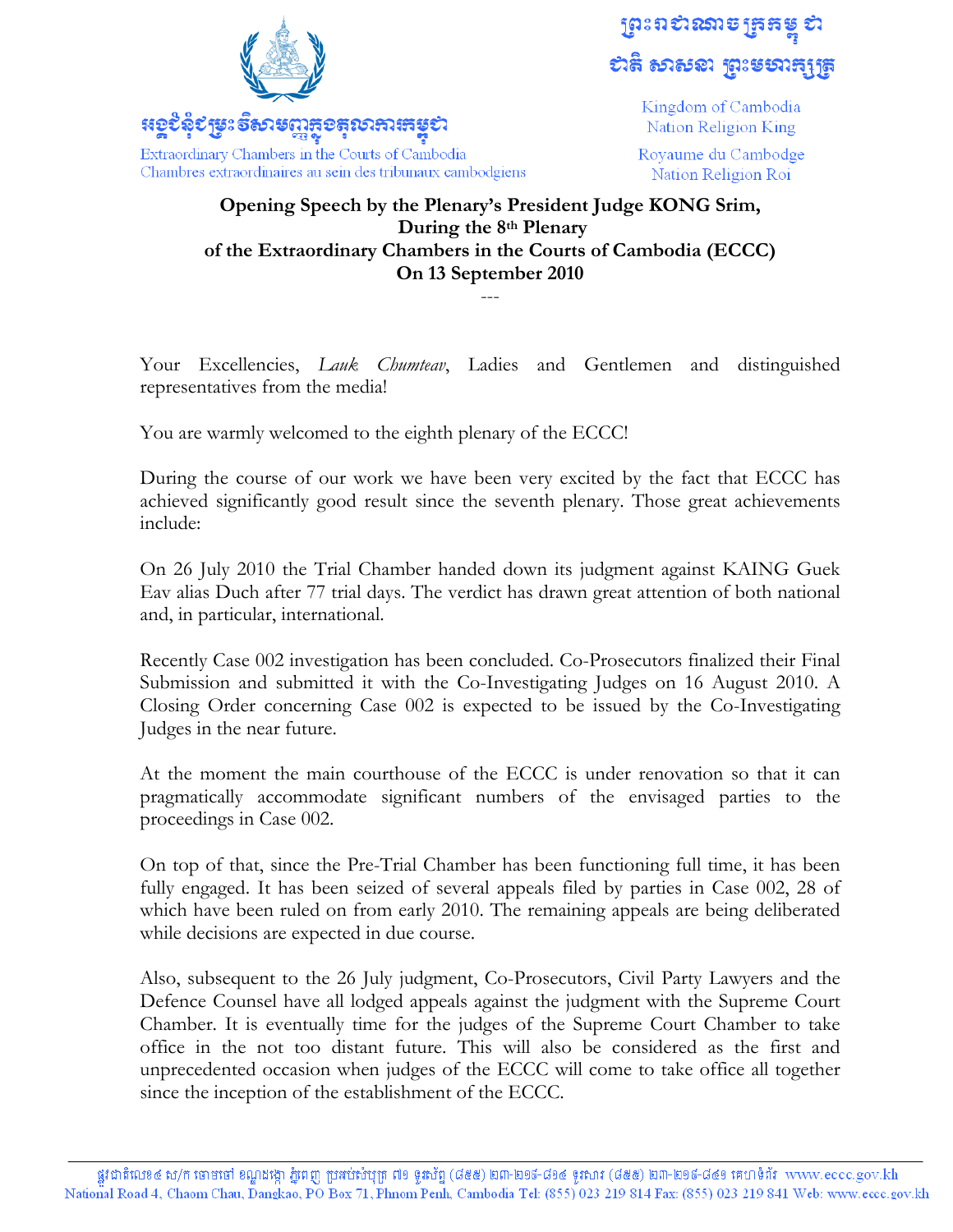Evidently, this complete success could never materialize without full support from the Office of Administration. Each judicial process and effective progress has been made possible not only thanks to the commitment by each section of the ECCC that has been working hard to fulfill their tasks with high conscience and expertise but also the genuine support from donors.

On behalf of members of the plenary may I express my most profound gratefulness to donor countries and strongly hope that they will meticulously and highly consider to provide more funds to secure the completion of the ECCC's mandate.

It is also noted that during the recent meeting between the Deputy Prime Minister SOK An and UN's special representative for the ECCC Mr. Clint Williamson, along with approximately 30 countries, there have been some new developments on the progress of the ECCC and the financial status for the tribunal, the full account of which will be presented by the Acting Director of the Office of Administration His Excellency KRANH Tony shortly.

May I now draw the attention of the members of the plenary to this five-day session and its objective. This plenary is aimed at adopting the proposed amendments to the Internal Rules in order to make civil party participation in the ECCC's proceedings more effective. Those amendments are very necessary to ensure ECCC's ability to handle the high volume of civil party applications in Case 002 and its complexity.

To date the Office of Co-Investigating Judges has received **4 128** civil party applications. Other civil party applications are before the Pre-Trial Chamber.

During the Seventh Plenary, the following important matters were adopted:

- Civil Parties at the trial stage and beyond shall comprise a single, consolidated group, whose interests are represented by the Civil Party Lead Co-Lawyers. Civil Party Lead Co-Lawyers shall file a single claim for collective and moral reparations.
- The Civil Party Lead Co-Lawyers shall comprise a national and international lawyer. Their section shall be established to ensure effective organization of Civil Party representation during the trial stage and beyond and shall first and foremost seek the views of the Civil Party lawyers and endeavour to reach consensus in order to coordinate representation of Civil Parties at trial.

Above all else, it is noted that the amendments adopted during the previous plenary are not yet significant to fulfill the ECCC's purpose. During this plenary it is therefore very important to take into consideration other appropriate needs for reform which are necessary for trial stage in Case 002. During the seventh plenary the jointed subcommittee, whose members include judges and national and international staff, thoroughly examined all provisions of the Internal Rules including: